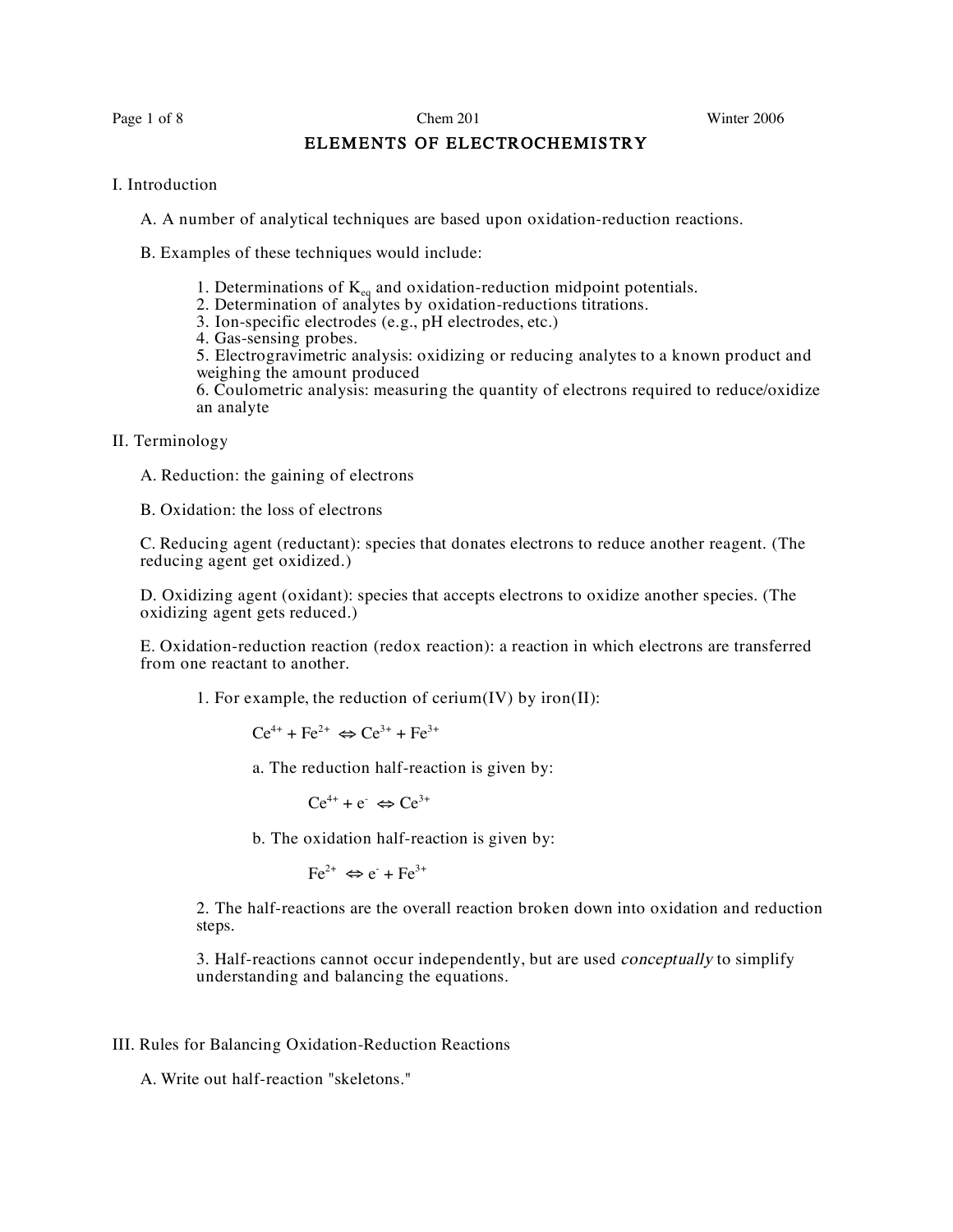Page 2 of 8 Chem 201 Chem 201 Winter 2006 B. Balance the half-reactions by adding  $H^+$ , OH or  $H_2O$  as needed, maintaining electrical neutrality.

C. Combine the two half-reactions such that the number of electrons transferred in each cancels out when combined.

D. For example, consider the following reaction of the peroxydisulfate ion with manganese ion:

$$
S_2O_8^{2}
$$
 + Mn<sup>2+</sup>  $\Leftrightarrow$  SO<sub>4</sub><sup>2-</sup> + MnO<sub>4</sub>

1. The reduction step is:

 $S_2O_8^{2-} + 2 e^- \Leftrightarrow 2 SO_4^{2-}$ 

(Each sulfur atoms goes from +7 to +6 oxidation state.)

2. The oxidation step is:

 $Mn^{2+} + 4 H_2O \Leftrightarrow 5 e^+ + MnO_4 + 8 H^+$ 

(Manganese(II) loses 5 electrons, going from  $+2$  to  $+7$ .)

3. In combining the two equations, the oxidation step must be multiplied by "2," and the reduction step must be multiplied by "5" to cancel out the electrons:

$$
2x[Mn^{2+} + 4 H_2O \Leftrightarrow 5 e + MnO_4 + 8 H^+]
$$
  

$$
5x[S_2O_8^{2+} + 2 e^- \Leftrightarrow 2 SO_4^{2-}]
$$

Adding these two equations together:

$$
5 S_2O_8^{2}
$$
 + 2 Mn<sup>2+</sup> + 8 H<sub>2</sub>O  $\Leftrightarrow$  10 SO<sub>4</sub><sup>2+</sup> + 2 MnO<sub>4</sub><sup>-</sup> + 16 H<sup>+</sup>

- 6. Note that the half-reactions are charge-balanced before adding them together.
- E. Consider the next example:

$$
Cr_2O_7^{2-} + I^- \Leftrightarrow Cr^{3+} + I_3^-
$$

1. The reduction step is given by:

 $Cr_2O_7^{2}$  + 6 e + 14 H<sup>+</sup>  $\Leftrightarrow$  2 Cr<sup>3+</sup> + 7 H<sub>2</sub>O

 $(Cr(IV))$  in the dichromate on is reduced to  $Cr(III)$ .)

2. The oxidation step is give by:

 $3 \text{ I}^{\text{-}} \Leftrightarrow 2 \text{ e}^{\text{-}} + \text{I}_3^{\text{-}}$ 

3. Multiplying the oxidation half-reaction by 3x and adding the two half-reactions together:

$$
Cr_2O_7^{2+}9 I + 14 H^+ \Leftrightarrow 2 Cr^{3+} + 3 I_3 + 7 H_2O
$$

IV. Oxidation-Reduction Reactions in Electrochemical Cells

A. It is possible to separate the half-reactions of an oxidation-reduction reaction in an electrochemical cell.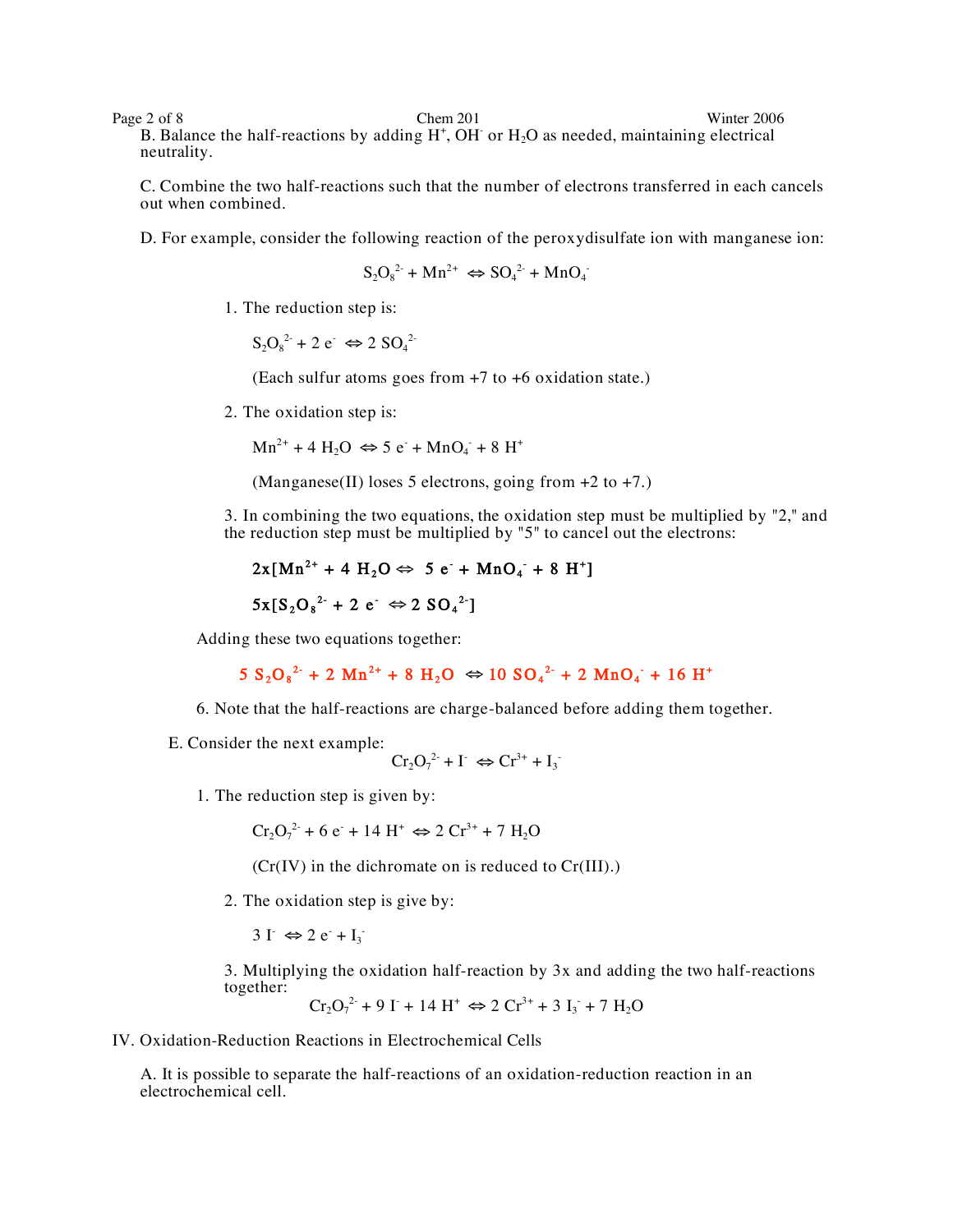Page 3 of 8 Chem 201 Chem 201 Winter 2006

B. Consider the following reaction:

 $2 Ag^{1+} + Cu_{(s)} 2 Ag_{(s)} + Cu^{2+}$ 

1. The reduction half-reaction is given by:

 $Ag^+ + e^- \Leftrightarrow Ag_{(s)}$ 

2. The oxidation half-reaction is given by:

 $Cu_{(s)} \Leftrightarrow 2 e^- + Cu^{2+}$ 

C. These reactions can be "separated" in a galvanic cell (also called a voltaic cell or battery):



D. Description of the battery above:

1. The left container contains of 0.020 M CuSO4. The right cell contains 0.0200 M  $AgNO<sub>3</sub>$ .

2. A Cu electrode is immersed in the  $CuSO<sub>4</sub>$  solution. An Ag electrode in immersed in the  $AgNO<sub>3</sub>$  solution.

3. The two solutions "communicate" via a salt bridge which consists of a saturated KCl solution in a tube with glass frits in both ends.

4. At the anode, oxidation takes place:

 $Cu_{(s)} \Leftrightarrow 2 e^- + Cu^{2+}$ 

5. At the cathode, reduction takes place:

 $2 \text{ Ag}^+ + 2 \text{ e}^- \Leftrightarrow 2 \text{ Ag}_{(s)}$ 

6. Chloride ions move into the  $CuSO<sub>4</sub>$  solution to maintain electrical neutrality.

7. Potassium ions move into the  $AgNO<sub>3</sub>$  solution to maintain electrical neutrality.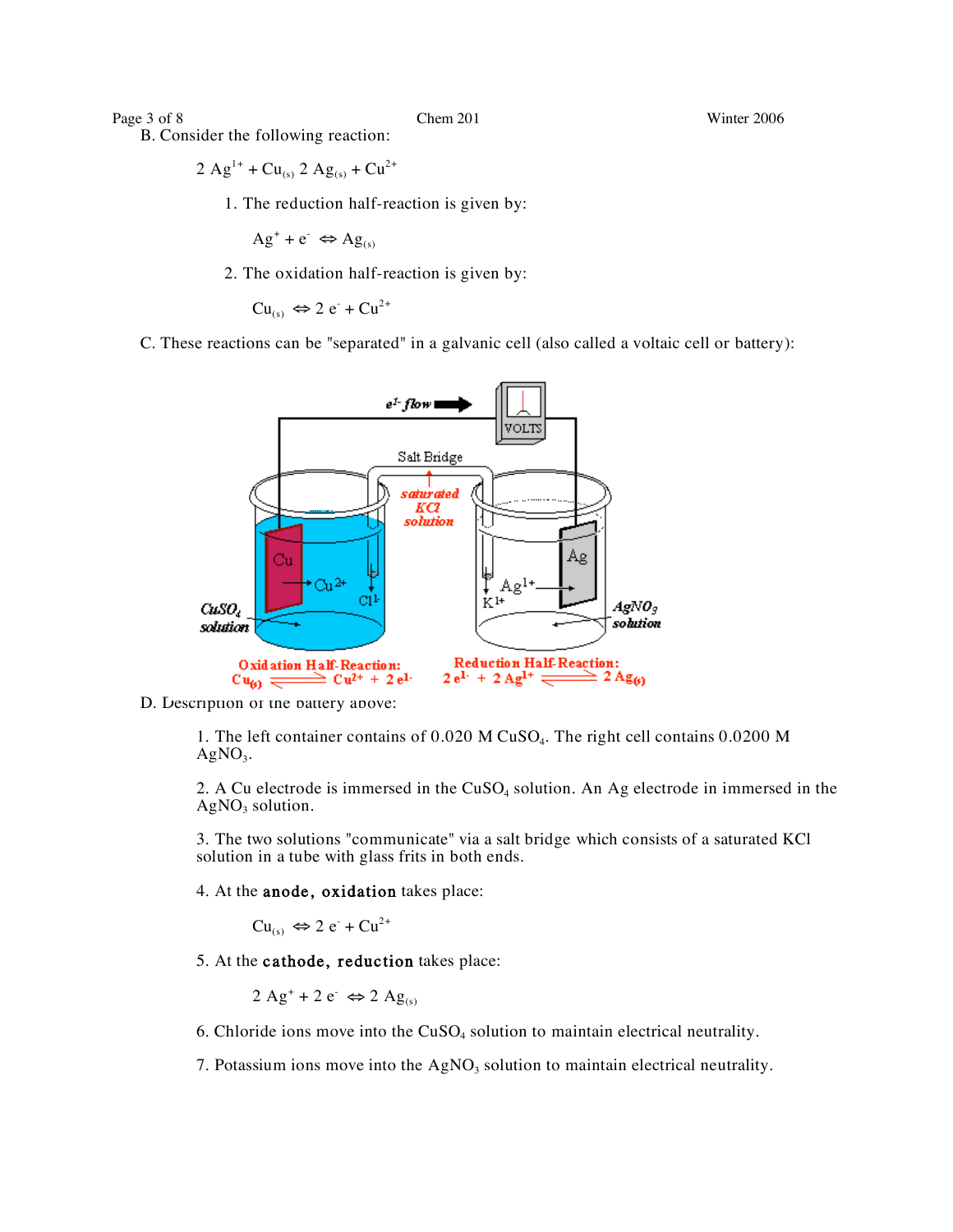Page 4 of 8 Chem 201 Chem 201 Winter 2006 8. The volt meter reads 0.412 V at the instant the connection is made between the two electrodes. (This represents the difference is voltage  $(E_{cell})$  between the two electrodes.

> a. The copper electrode has an initial voltage of 0.2867 V. b. The silver electrode has an initial voltage of 0.6984 V.

c. Voltage Difference = Voltage<sub>cathode</sub> - Voltage<sub>anode</sub>

Voltage Difference =  $0.6984 - 0.2867 = +0.412$  V

9. This initial voltage drops as the reaction proceeds toward equilibrium as soon as connection is made. At equilibrium, the voltage read zero volts.

10. The potential difference (voltage) between the anode and cathode is a measure of the tendency of the reaction to proceed from nonequilibrium to equilibrium.

E. Operation of an electrolytic cell

1. An external voltage source with a voltage larger than that of the battery is connected to the galvanic cell - positive pole to the silver electrode; negative pole to the copper electrode.

2. The external voltage source reversed the direction of electron flow (and reverses the direction of the reactions at each electrode):

a. The silver electrode switches from the cathode to the anode (the site of oxidation).

b. The copper electrode switches from the anode to the cathode (the site of reduction.

c. The voltage meter will read "negative" if still connected in the original fashion. d. The battery will "recharge."

V. Schematic Representation of Cells

A. The copper(II) sulfate/silver nitrate systems described above would be symbolized:

 $Cu|CuSO<sub>4</sub> (0.02 M)|IAgNO<sub>3</sub> (0.02 M)|Ag$ 

1. Each vertical line ("|") represents a phase boundary or interface where a potential develops.

2. Each double vertical line ("ll") represents two phase boundaries (e.g., the salt bridge).

3. The direction of electron flow is from left to right:  $Cu-->Ag$ .

B. The equilibrium expression for this galvanic cell would be:

 $2 \text{ Ag}^+ + \text{Cu}_{(s)} \Leftrightarrow 2 \text{ Ag}_{(s)} + \text{Cu}^{2+}$ 

a. If the battery, initially with 0.0200 M copper ion and 0.0200 M silver ion, is allowed to react to equilibrium, the final concentrations of these ions at equilibrium is determined experimentally to be 0.0300 M copper ion and 2.7 x  $10^{-9}$  M silver ion.

$$
K_{eq} = \frac{[Cu^{2+}]}{[Ag^+]^2} = \frac{0.03}{(2.7 \cdot 10^{-9})^2} = 4.14 \cdot 10^{15}
$$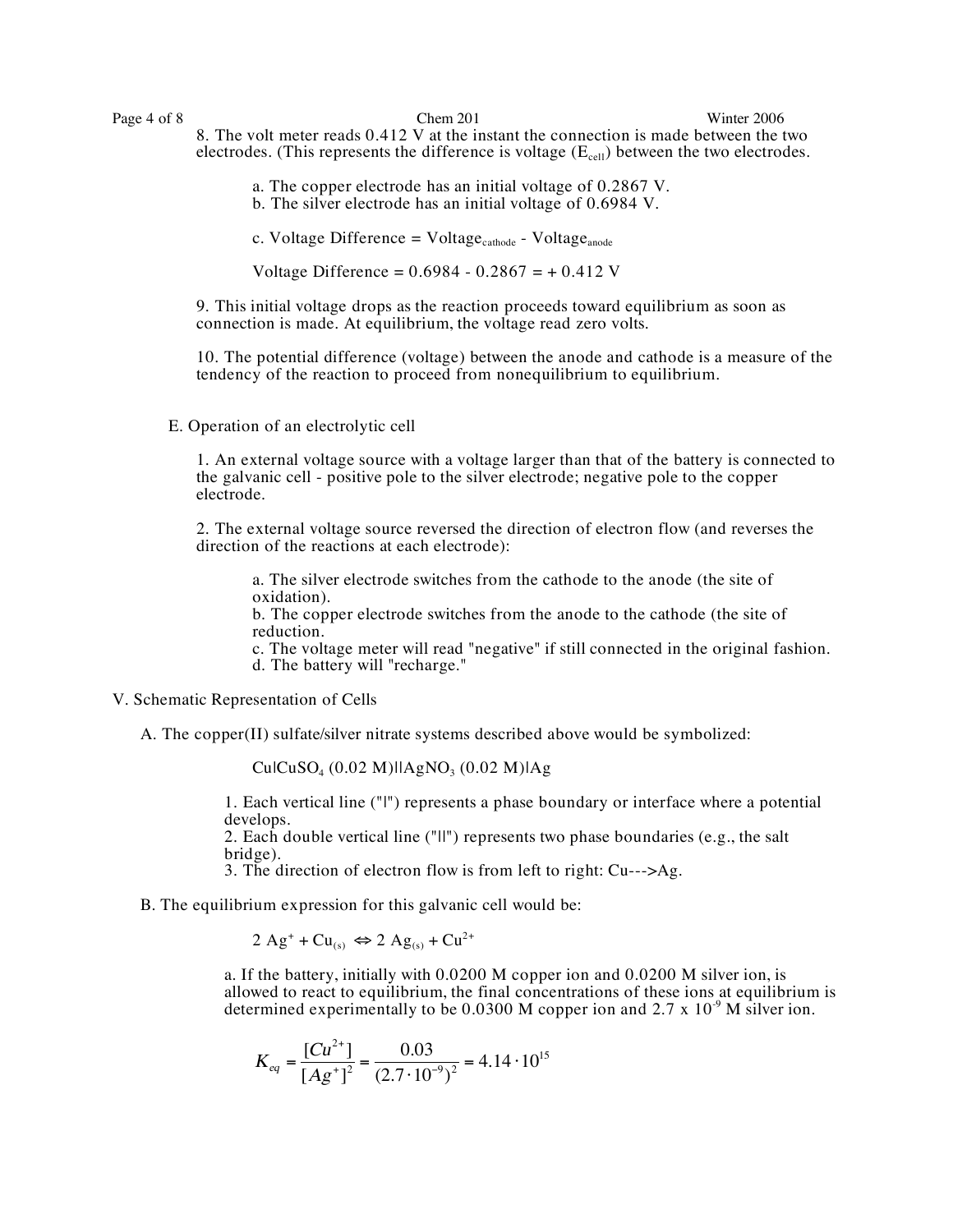Page 5 of 8 Chem 201 Chem 201 Winter 2006 b. Note that the calculation above requires that the cell voltage be zero (i.e., at equilibrium) and that the concentrations be determined by analysis.

C. The original, *initial* voltage for the cell is given by:

 $E_{cell} = E_{right} - E_{left} = E_{cathode} - E_{anode} = E_{Ag} - E_{Cu}$ 

1. The potentials (absolute voltages) at the two electrodes cannot be determined experimentally.

2. Only the differences between electrodes (via a voltmeter) can be measured.

3. Potentials at electrodes are assigned relative values, based upon comparison to a standard.

4. By convention, the standard hydrogen electrode (SHE) is used as the "agreed upon" reference half-cell against which all others are compared.

5. The voltage or cell potential is related to the free energy of the reaction driving the cell:

 $G = -nF$   $E_{cell} = -2.303RTlog(K_{eq})$ 

VI. Standard Hydrogen Electrode (SHE)

A. The SHE (standard hydrogen electrode) is the reference point for determining relative electrode potentials.

B. The SHE is symbolized:

Pt, H<sub>2</sub> (p<sub>hydrogen</sub> = 1.00 atm) $|H^+(a_{H^+} = 1.00)|Ag^+(a_{Ag^+} = 1.00)|Ag$ 

1. The platinum electrode is a platinized platinum electrode (platinum coated with finely divided platinum called platinum black).

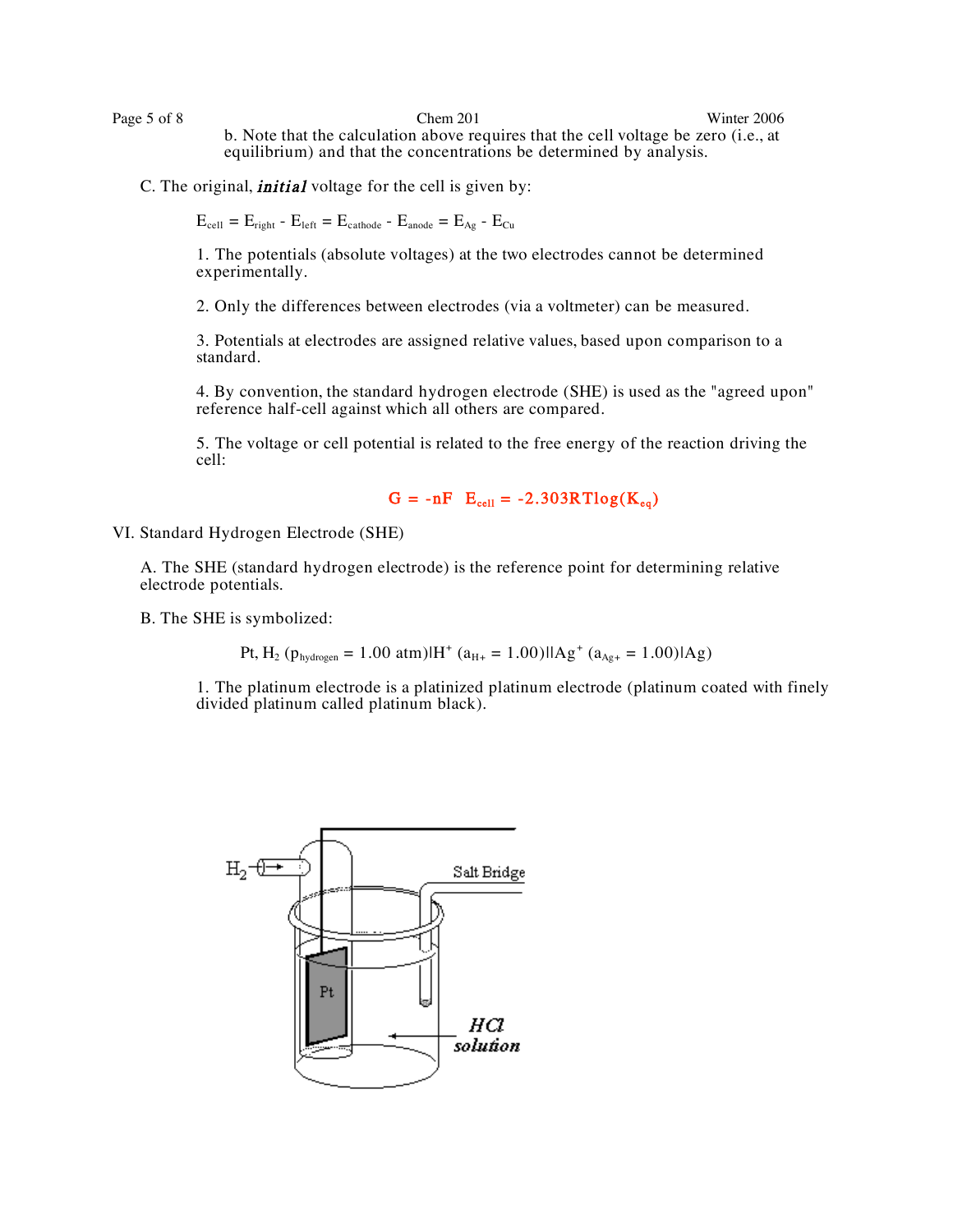2. The aqueous acid solution has an activity of 1.00 (i.e., approximately 1.00 M hydrogen ion) and is saturated with hydrogen gas, bubbled in at 1.00 atmosphere.

3. The SHE is connected via the salt bridge and connecting wire to the other half-cell of the battery.

C. The half-cell reaction is given by:

 $2 H^+ + 2 e^- \Leftrightarrow H_{2(g)}$ 

1. The SHE acts as either the anode or cathode, depending upon whether electrons are given up to the other half-cell or taken in.

2. By convention, the SHE is **assigned** an absolute potential (voltage) =  $0.00$  volts at ALL temperatures.

3. All other half-cells (and half-reactions) are measured relative to the SHE. By definition, the electrode potential is the potential of a cell with the standard hydrogen electrode acting as the anode and the other half-cell acting as the cathode.

a. For example, consider the cell formed with the SHE as one half-cell and an Ag/Ag<sup>+</sup> half-cell on the other side consisting of a silver electrode and an  $a_{Ag+}$  = 1.00 silver nitrate solution.

1) At the anode (oxidation): SHE

2 H<sup>+</sup> + 2 e<sup>-</sup>  $\Leftrightarrow$  H<sub>2(g)</sub>

2) At the cathode (reduction):  $Ag/Ag^{+}$ 

 $Ag^+ + e^- \Leftrightarrow Ag_{(s)}$ 

3) At the instant the connection between half-cells is made, the experimentally observed difference in potential between the two electrodes measured by the voltmeter (i.e., the battery voltage) is +0.799 V.

4) Electrons flow from the SHE to the Ag electrode.

5) By convention, the sign of the voltage is positive if electrons leaves the SHE; negative if electrons are taken in.

b. Consider what happens if the Ag/Ag<sup>+</sup> half-cell is replaced with a Cd/Cd<sup>2+</sup> half-cell ( $a_{Cd2+} = 1.00$ ) attached to an SHE.

1) At the anode (oxidation):  $Cd/Cd^{2+}$ 

 $Cd \Leftrightarrow Cd^{2+} + 2 e^{-}$ 

2) At the cathode (reduction): SHE

 $2 H^+ + 2 e^- \Leftrightarrow H_{2(p)}$ 

3) At the instant the connection between half-cells is made, the experimentally observed difference in potential between the two electrodes measured by the volt meter (i.e., the battery voltage) is a negative voltage  $(-0.403 V)$ .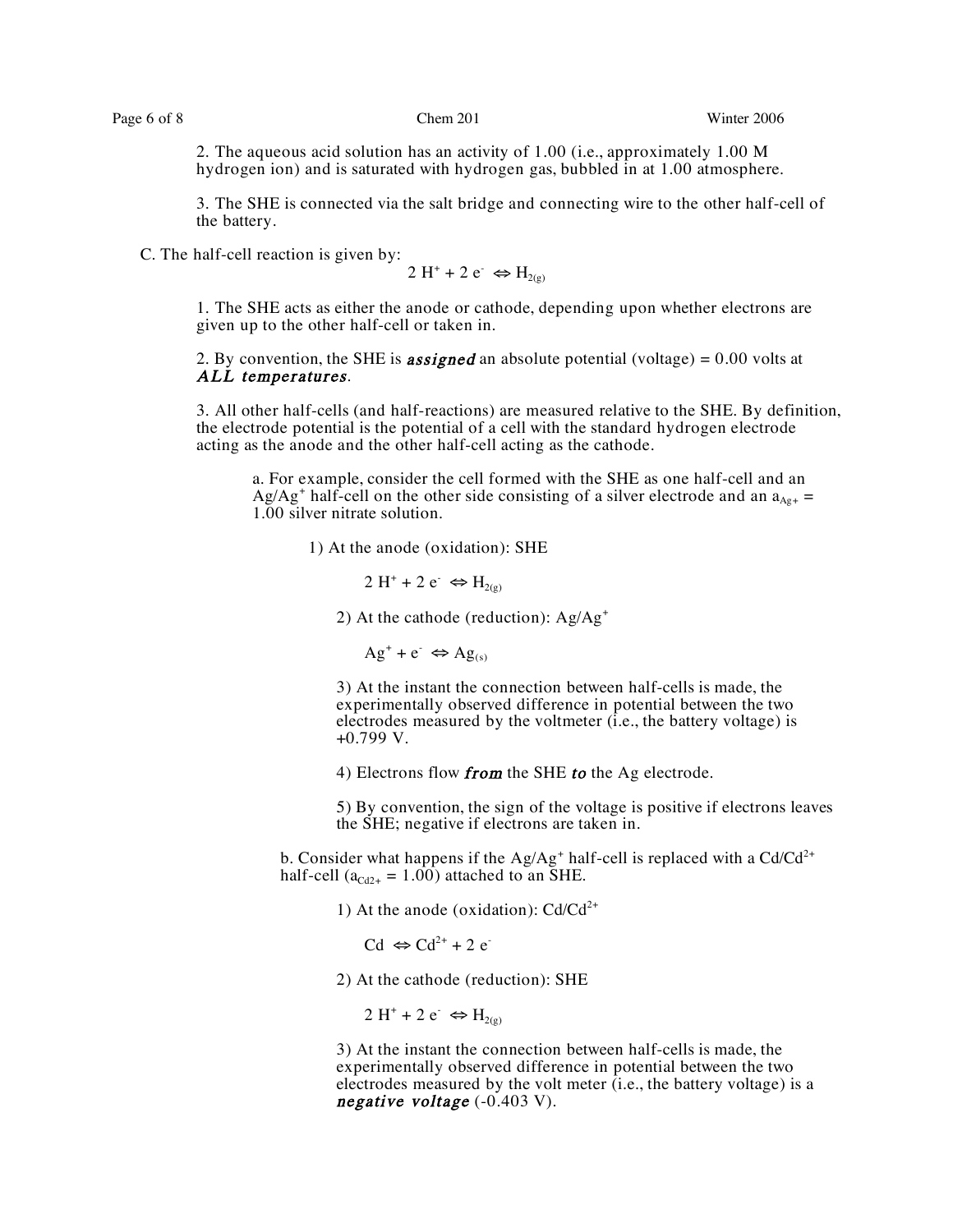4) Electrons flow to the SHE from the Cd electrode.

5) By convention, the sign of the voltage is negative if electrons are taken in by the SHE. This means that the half-cell reaction opposite the SHE is more reducing than the SHE.

6) A voltage greater than 0.403 V would have to be applied to reverse the flow of electrons.

VII. Accepted IUPAC Conventions and Electrode Potentials

A. Half-reactions are always written as reductions (i.e., electrodes potentials are by definitions reduction potentials).

B. The sign of the electrode potential is determined relative to the SHE.

1. Positive (+) means electrons flow out of the SHE to the other electrode (i.e., the SHE acts an the anode).

2. Negative (-) means electrons flow to the SHE from the other electrode (i.e., the SHE becomes the cathode).

C. The sign of the electrode potential signifies whether the net reaction of the battery is spontaneous "to the right" or "to the left." For example:

1. The  $Ag/Ag^+$  half-reaction has an electrode potential of  $+0.799$  V, meaning electrons flow to the Ag electrode.

2. The Cd/Cd<sup>2+</sup> half-reaction has an electrode potential of  $-0.403$  V, meaning electrons flow to the SHE (and the reactions occur *opposite* to the directions written above).

D. The effect of species concentration of electrode potentials is described by the Nernst equation. For the reversible half-reaction:

 $aA + bB + \dots$  ne  $\Leftrightarrow cC + dD$ 

$$
E = E^{0} - \frac{2.303RT}{nF} \log \frac{[C]^{c}[D]^{d}}{[A]^{a}[B]^{b}}
$$

where,

 $E =$  the electrode potential

 $E^{\circ}$  = the standard electrode potential (i.e., the potential observed when species in the half-cell are at  $a = 1.00$  or pressure  $= 1.00$  atm)

 $R =$  the gas constant (8.314 JK<sup>-1</sup>mol<sup>-1</sup>)

 $T =$  Kelvin temperature

n = number of moles of electrons in balanced half reaction

 $F = Faraday's constant (96,485 coulombs/mole; the charge on a mole of$ electrons).

1. Note that the standard electrode potential  $(E^{\circ})$  is measured under standard conditions ( $a = 1$ , pressure = 1 atm).

2. The Nernst equation corrects for nonstandard concentrations.

- 3. 2.303RT/nF simplifies to 0.0592/n.
- 4.  $E = E^{\circ}$  if all species are at a = 1 and pressure = 1 atm.